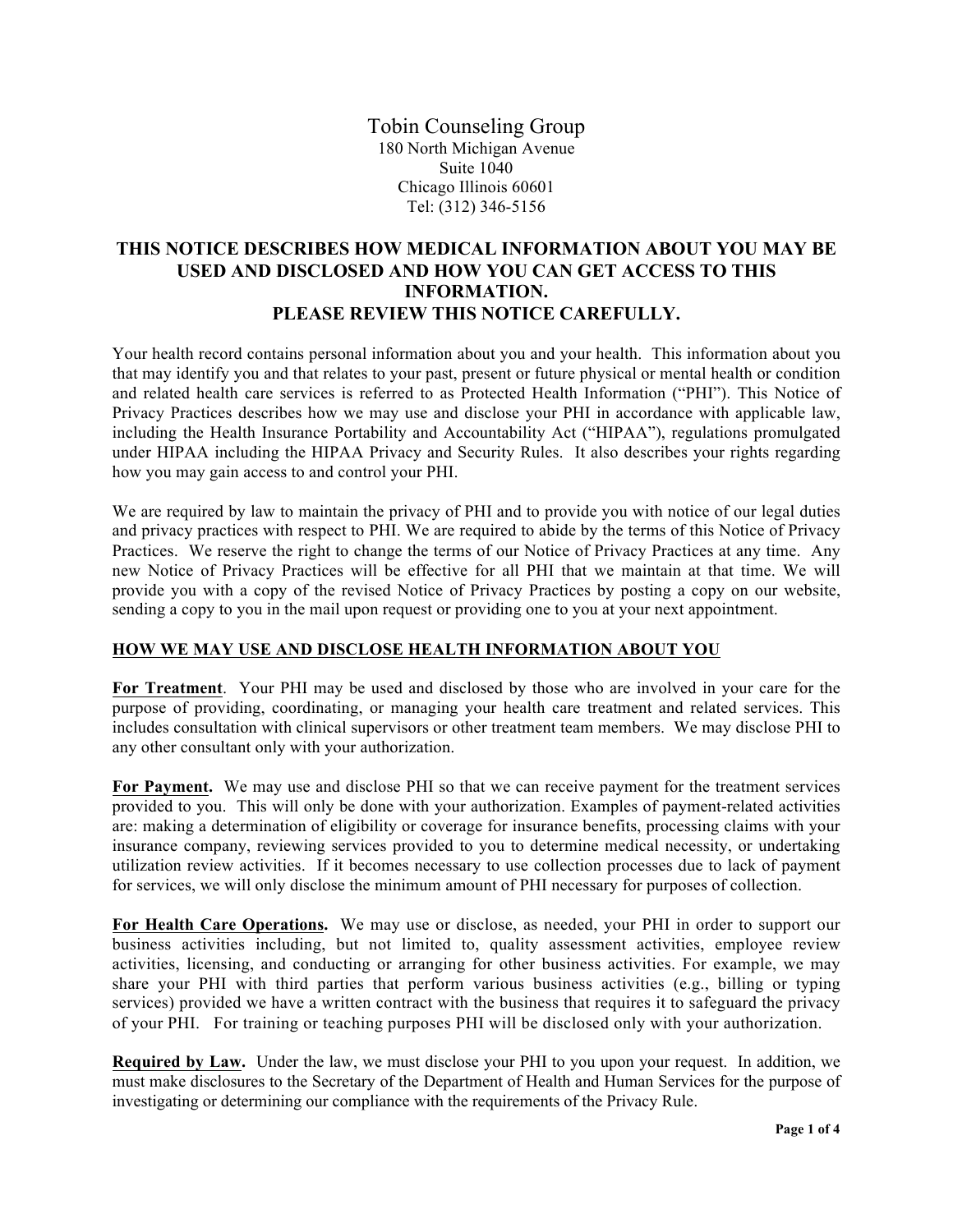**Without Authorization.** Following is a list of the categories of uses and disclosures permitted by HIPAA without an authorization. Applicable law and ethical standards permit us to disclose information about you without your authorization only in a limited number of situations.

**Child Abuse or Neglect.** We may disclose your PHI to a state or local agency that is authorized by law to receive reports of child abuse or neglect.

**Judicial and Administrative Proceedings.** We may disclose your PHI pursuant to a subpoena (with your written consent), court order, administrative order or similar process.

**Deceased Patients.** We may disclose PHI regarding deceased patients as mandated by state law, or to a family member or friend that was involved in your care or payment for care prior to death, based on your prior consent. A release of information regarding deceased patients may be limited to an executor or administrator of a deceased person's estate or the person identified as next-of-kin. PHI of persons that have been deceased for more than fifty (50) years is not protected under HIPAA.

**Medical Emergencies.** We may use or disclose your PHI in a medical emergency situation to medical personnel only in order to prevent serious harm. Our staff will try to provide you a copy of this notice as soon as reasonably practicable after the resolution of the emergency.

**Family Involvement in Care.** We may disclose information to close family members or friends directly involved in your treatment based on your consent or as necessary to prevent serious harm.

**Health Oversight.** If required, we may disclose PHI to a health oversight agency for activities authorized by law, such as audits, investigations, and inspections. Oversight agencies seeking this information include government agencies and organizations that provide financial assistance to the program (such as third-party payors based on your prior consent) and peer review organizations performing utilization and quality control.

**Law Enforcement.** We may disclose PHI to a law enforcement official as required by law, in compliance with a subpoena (with your written consent), court order, administrative order or similar document, for the purpose of identifying a suspect, material witness or missing person, in connection with the victim of a crime, in connection with a deceased person, in connection with the reporting of a crime in an emergency, or in connection with a crime on the premises.

**Specialized Government Functions.** We may review requests from U.S. military command authorities if you have served as a member of the armed forces, authorized officials for national security and intelligence reasons and to the Department of State for medical suitability determinations, and disclose your PHI based on your written consent, mandatory disclosure laws and the need to prevent serious harm.

**Public Health.** If required, we may use or disclose your PHI for mandatory public health activities to a public health authority authorized by law to collect or receive such information for the purpose of preventing or controlling disease, injury, or disability, or if directed by a public health authority, to a government agency that is collaborating with that public health authority.

**Public Safety.** We may disclose your PHI if necessary to prevent or lessen a serious and imminent threat to the health or safety of a person or the public. If information is disclosed to prevent or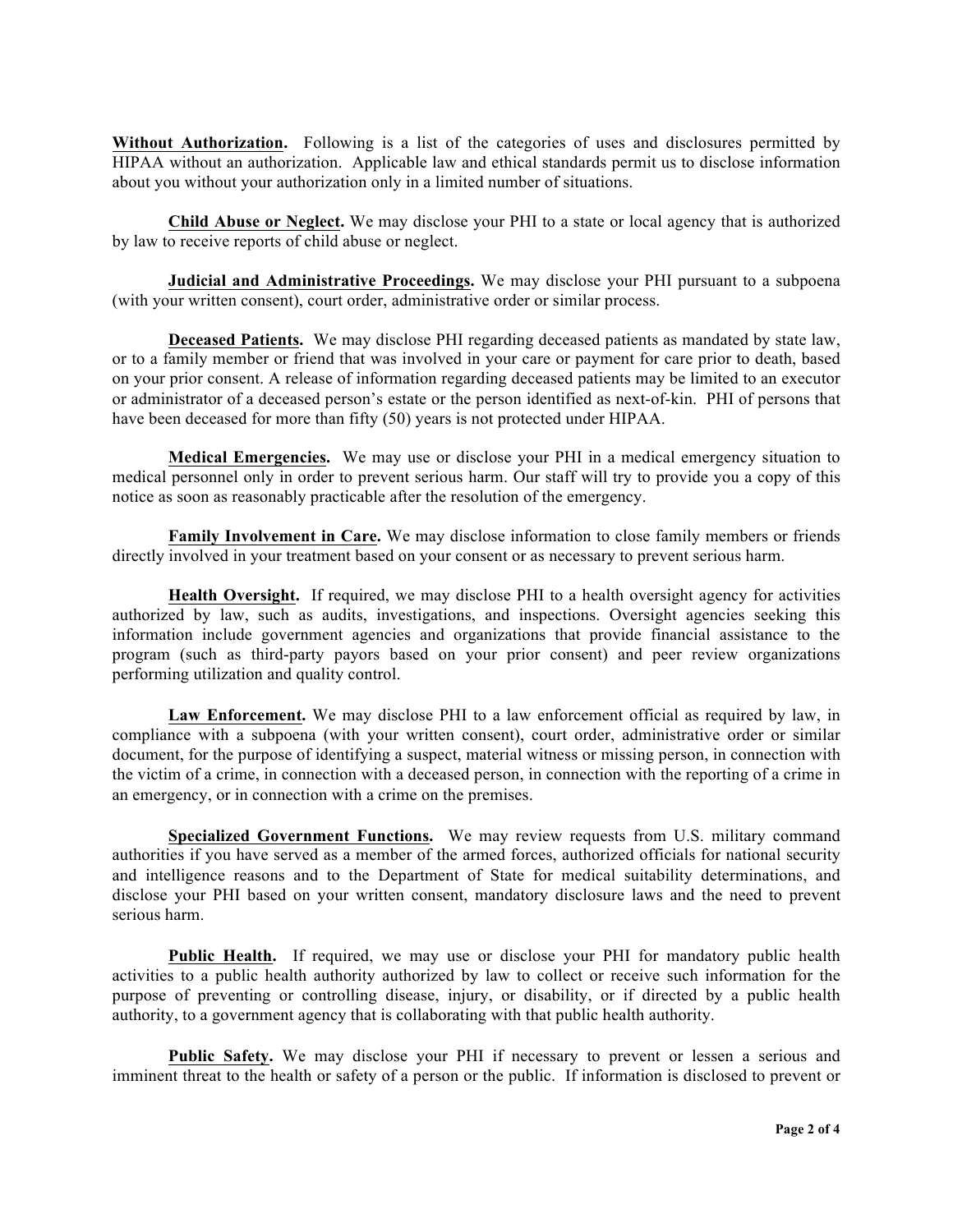lessen a serious threat it will be disclosed to a person or persons reasonably able to prevent or lessen the threat, including the target of the threat.

**Research.** PHI may only be disclosed after a special approval process or with your authorization.

**Fundraising.** We may send you fundraising communications at one time or another. You have the right to opt out of such fundraising communications with each solicitation you receive.

**Verbal Permission.** We may also use or disclose your information to family members that are directly involved in your treatment with your verbal permission.

**With Authorization**. Uses and disclosures not specifically permitted by applicable law will be made only with your written authorization, which may be revoked at any time, except to the extent that we have already made a use or disclosure based upon your authorization. The following uses and disclosures will be made only with your written authorization: (i) most uses and disclosures of psychotherapy notes which are separated from the rest of your medical record; (ii) most uses and disclosures of PHI for marketing purposes, including subsidized treatment communications; (iii) disclosures that constitute a sale of PHI; and (iv) other uses and disclosures not described in this Notice of Privacy Practices.

## **YOUR RIGHTS REGARDING YOUR PHI**

You have the following rights regarding PHI we maintain about you. To exercise any of these rights, please submit your request in writing to:

> Justin Tobin & Associates 180 North Michigan Ave, Suite 916 Chicago, IL 60601 Tel: (312) 346-5156

- **Right of Access to Inspect and Copy.** You have the right, which may be restricted only in exceptional circumstances, to inspect and copy PHI that is maintained in a "designated record set". A designated record set contains mental health/medical and billing records and any other records that are used to make decisions about your care. Your right to inspect and copy PHI will be restricted only in those situations where there is compelling evidence that access would cause serious harm to you or if the information is contained in separately maintained psychotherapy notes. We may charge a reasonable, cost-based fee for copies. If your records are maintained electronically, you may also request an electronic copy of your PHI. You may also request that a copy of your PHI be provided to another person.
- **Right to Amend.** If you feel that the PHI we have about you is incorrect or incomplete, you may ask us to amend the information although we are not required to agree to the amendment. If we deny your request for amendment, you have the right to file a statement of disagreement with us. We may prepare a rebuttal to your statement and will provide you with a copy. Please contact the Privacy Officer if you have any questions.
- **Right to an Accounting of Disclosures.** You have the right to request an accounting of certain of the disclosures that we make of your PHI. We may charge you a reasonable fee if you request more than one accounting in any 12-month period.
- **Right to Request Restrictions.** You have the right to request a restriction or limitation on the use or disclosure of your PHI for treatment, payment, or health care operations. We are not